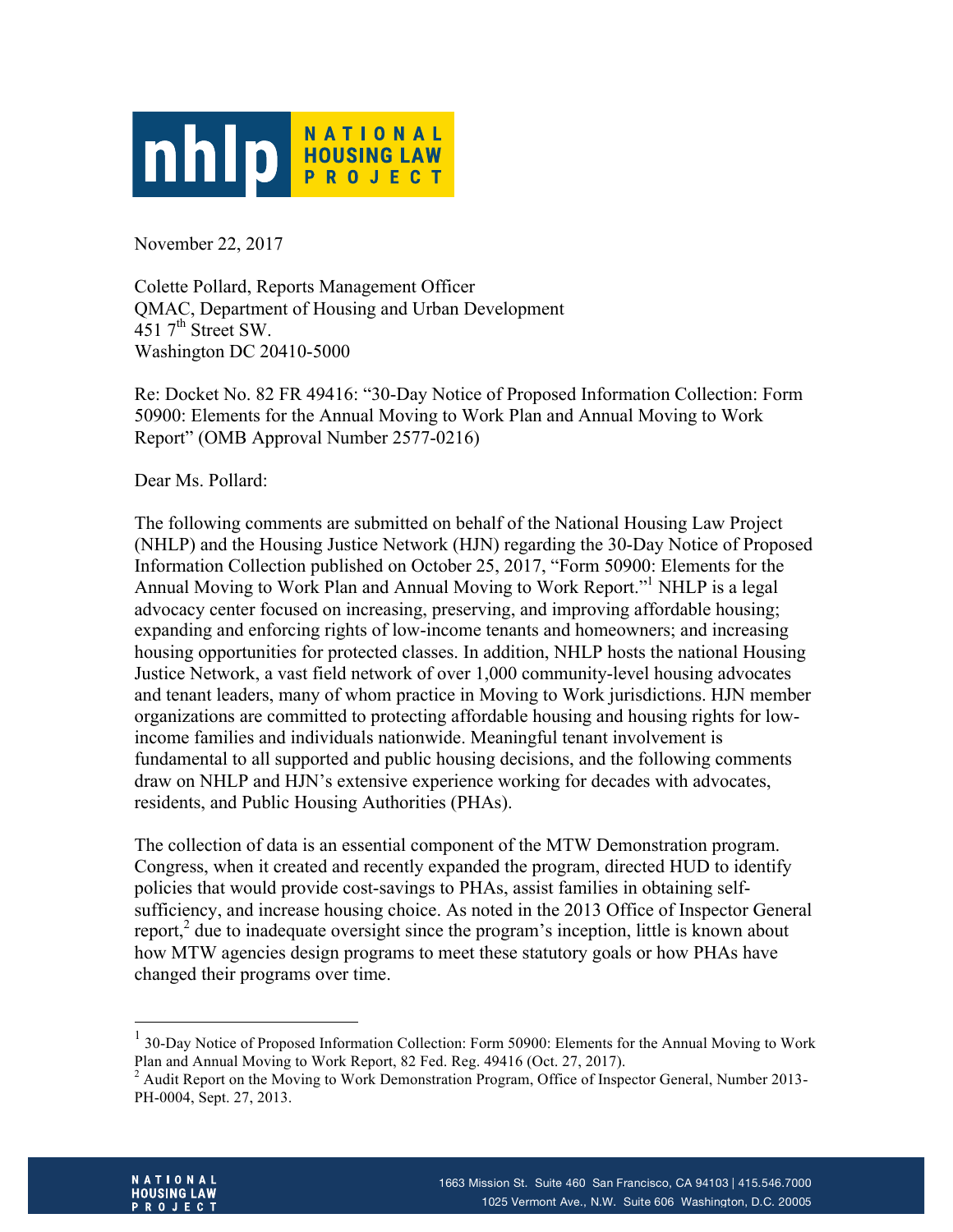Form 50900 is the primary source of data that HUD receives to evaluate a PHA's participation in MTW and its compliance and success in meeting its stated objectives. Substituting for the PHA's Annual Plan, it is also the only way that tenants, advocates, and other stakeholders can provide input into and monitor MTW agency activities. To date, Form 50900 has not provided sufficient information to HUD, residents, or advocates to properly assess MTW activities.

We recommend adopting the following amendments to Form 50900 that will allow for stronger oversight and foster more meaningful resident participation. Nearly all of these comments echo our recommendations submitted in response to FR 5916-N-02 on April 22, 2016. We are particularly troubled by the elimination of Affirmatively Furthering Fair Housing (AFFH) reporting requirements from the August 2016 draft of form 50900,<sup>3</sup> as we feel inclusion of these reporting requirements is needed for successful implementation of PHAs' fair housing goals and priorities identified in the Assessment of Fair Housing (AFH) process. We note that while this language has been removed in this most recent version of Form 50900, in the Federal Register Notice announcing this information collection, HUD states that the "form is also being updated also to implement provisions of the Department's affirmatively furthering fair housing (AFFH) rule (24 CFR 5.150- 5.180)."<sup>4</sup> As discussed in more detail below, we respectfully request that HUD put the AFFH reporting requirements back in the form, and that HUD collect additional information that would facilitate assessment of the fair housing implications of PHA strategies and actions.

# **I. Financial Reporting Requirements**

HUD should take steps to require transparency in all financial reporting by de-regulated PHAs. It is no secret that several MTW PHAs have used single-fund flexibility to divert significant resources into cash reserves or excessive executive compensation. The following suggestions will help HUD provide meaningful oversight of MTW programs while making financial information easier to understand at a local level. In addition, we urge HUD to review the Cambridge Housing Authority's Annual MTW Report,<sup>5</sup> which provides a model for financial reporting that meets both of these goals.

#### **Revise Section** *(V) Sources and Uses of MTW Funds* **to Require PHAs to Report Data in a Format Other Than the Financial Data Schedule in Both Annual Plans and Annual Reports**

HUD currently requires MTW PHAs to report the sources and uses of MTW funds in Section (V) of Form 50900 but only requires PHAs to report information in the prescribed Financial Data Schedule (FDS) format. The FDS format is meaningless to tenants, advocates and most other stakeholders. Using the FDS format makes it incredibly difficult



<sup>&</sup>lt;sup>3</sup> See August 2016 revision of HUD Form 50900, Section I.C, pgs. 2, 6.

<sup>4</sup> 30-Day Notice of Proposed Information Collection: Form 50900: Elements for the Annual Moving to Work Plan and Annual Moving to Work Report, 82 Fed. Reg. 49,416, 49,417 (Oct. 25, 2017).

<sup>5</sup> The Cambridge Housing Authority FY2015 Report can be found here: http://cambridgehousing.org/civicax/filebank/blobdload.aspx?BlobID=23404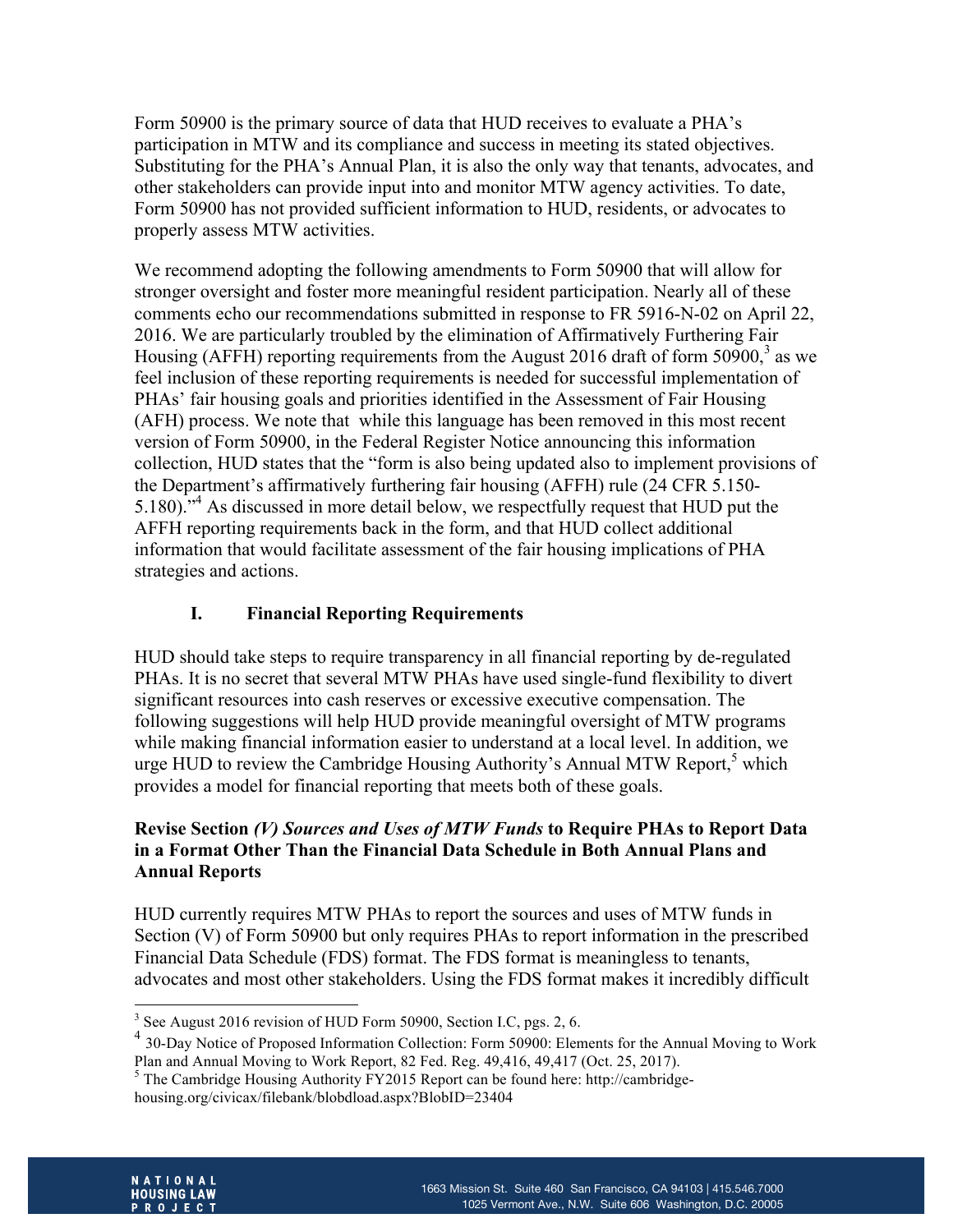for residents to comment on the MTW Plan and evaluate an agency's MTW activities. Line items are not defined in the plan and therefore understanding what is in the table requires consulting the FDS line definition guide. Financial information reported per the FDS format also cannot be compared to budgets from prior years, making it difficult to understand financial trends. HUD should revise Section (V) to require reports in a plain format that the public can analyze and understand.

An additional concern with the existing FDS format is that when advocates request "translated" financial information, PHAs refuse to provide it, arguing that they are in compliance with HUD so no additional information need be made available. This greatly impedes residents and advocates in evaluating MTW programs and prevents them from providing meaningful comments during the public participation process. HUD should require PHAs to report data in a format other than, or in addition to, the FDS.

At the very least, HUD should require MTW PHAs to report financial information in the same format in both the MTW Plan and MTW Report. Currently, participating PHAs can exclude FDS data from MTW Reports making it incredibly difficult for residents and advocates to analyze financial data.

## **Revise Section** *(V) A. Estimated Sources and Uses of MTW Funds* **to Clarify Certain Items**

Certain line items in Section (V) A. of the Annual MTW Plan, such as depreciation, are for non-cash outlays and do not constitute actual expenditures. Including them in Section (V) A makes it difficult for tenants and advocates to evaluate PHAs' annual budgets because ostensive expenditures actually involve no drawdown of funding. HUD should revise this section of the form to distinguish between actual estimated expenditures in the plan year and non-cash outlays. This change will provide tenants and advocates with a more realistic snapshot of how MTW agencies are spending their annual federal subsidies.

#### **Revise Section** *(V) Sources and Uses of Funds* **to Clearly Link Sources to Uses of Funds in the Annual MTW Report**

The current format of Section (V) of the MTW Report does not allow tenants or advocates to comprehensively evaluate where funding is coming from and how it is being used. The use of voucher funds for other purposes, for example, has been a core issue for tenant advocates monitoring MTW program activity. HUD should revise Form 50900 to account directly for what funds were allocated to each program. HUD should do this in two ways:

- Require PHAs to report sources and uses in a chart format that explicitly tracks the source of funding to the program expense.
- Expand the Required Narrative in Section (V) A.iii. Describe Actual Use of MTW Single Fund Flexibility of the Annual MTW Report. Advocates say that the current narratives are vague and uninformative. HUD should require PHAs to explain each use of the demonstration program's single fund flexibility that results in a reallocation of funds from the original federal revenue stream to a different PHA

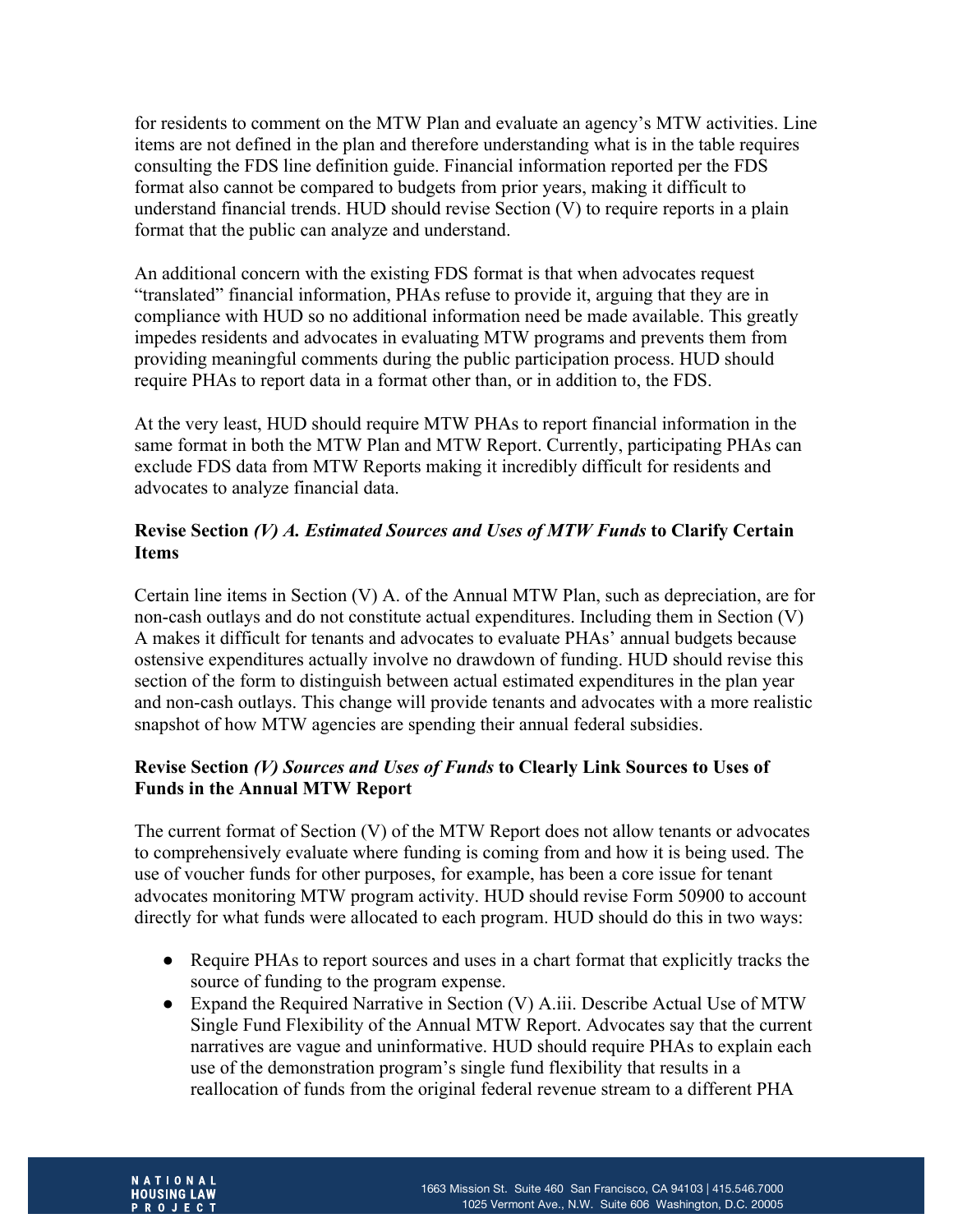cost center, which will clearly show how de-regulated PHAs spend their money differently under MTW than they otherwise would.

The failure of HUD to require this information also makes it difficult for tenants and advocates to analyze the "substantially the same" requirement, as explained in more detail below.

## **Retain Section** *(V) 5. A. C. MTW Report: Commitment of Unspent Funds* **and Require MTW PHAs to Report on Reserves**

The version of Form 50900 currently in use requires MTW agencies to include in their Annual MTW Report the commitment of unspent funds but only once HUD issues a methodology for defining reserves, including a definition of obligations and commitments. HUD should issue this methodology, if it has not already, and maintain the requirement that PHAs report any commitment of unspent funds in Section (V) of Form 50900. This will provide much-needed transparency regarding de-regulated agencies use of reserves and will help avoid situations in Baltimore and Chicago,<sup>6</sup> where only after close scrutiny of the PHA's internal financial documents was it discovered that the PHAs had used reserves to pay debt obligations off early.

In addition, HUD should revise the table in Section (V) A. i. of the Annual MTW Plan to include a line item on reserves. As a result of this information being omitted from the table, in some cases a significant portion of a housing authority's budget is missing, making it impossible to fully analyze spending in the "Uses" table as designated in the Annual MTW Report.

# **II. Requirements Regarding Resident Participation**

Given that Form 50900 acts as an MTW agency's Annual Plan, it is imperative that HUD require a robust resident participation process. We suggest the following revisions to Form 50900 that will improve the resident participation procedures for MTW PHAs.

## **HUD Must Include Additional Reporting Requirements in Section** *(VI) B. Documentation of Public Process*

HUD requires limited documentation of the public process in Section (VI) of the Annual MTW Plan. This section should require PHAs to report on additional information such as:

- A description of how the public was notified of the MTW Plan process (see below for more details on this requirement).
- A summary of public comments.



<sup>&</sup>lt;sup>6</sup> News coverage on the Housing Authority of Baltimore City: http://www.citypaper.com/news/features/bcp-112515-housing-money-20151125-story.html and on the Chicago Housing Authority:

http://progressillinois.com/posts/ content/2014/08/04/report-cha-failed-spend-millions-federal-housingvoucher-money-video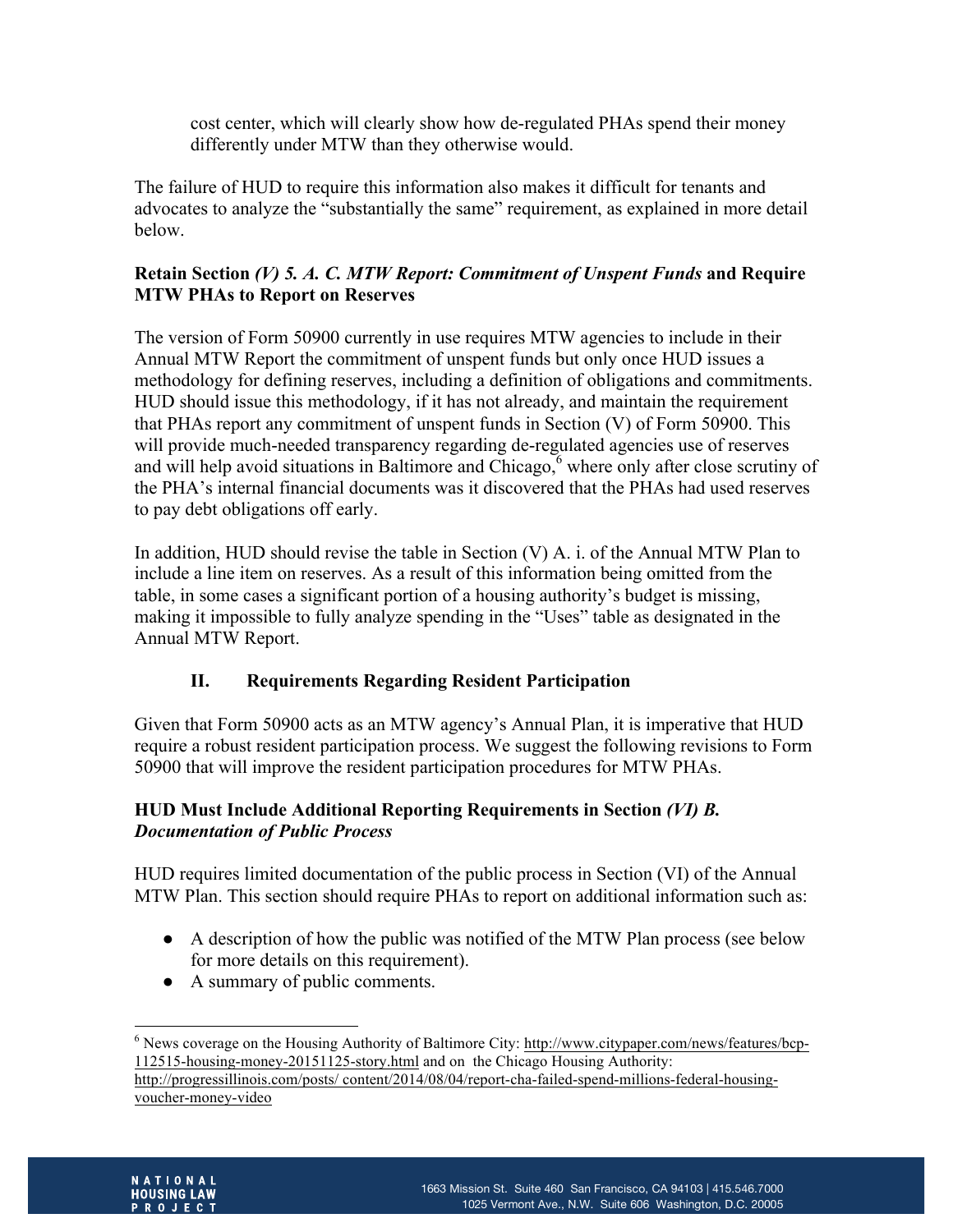- A summary of the PHA's response to those comments including but not limited to listing those that were accepted without modification, accepted with modification, and not accepted.
- Any changes that were made to the MTW Plan or MTW Report specifically in response to required comments/revisions by HUD.

Form 50900 explicitly states that HUD reserves the right to request additional information to verify that the PHA has complied with the public participation requirements in the MTW Standard Agreement. HUD should take resident participation requirements seriously and invoke this right if a PHA provides insufficient information regarding the process.

#### **HUD Should Include Resident Participation Requirements in the General Instructions to Form 50900**

HUD should add a new box under the "General Instructions" Section: *Submission Requirements (resident participation)* of Form 50900*.* The instructions should set forth the minimum resident participation requirements for the MTW PHA Annual Plan and Report process including:

- Notice to residents and the community that the PHA Plan process has been initiated and that the Plan is available both in-person and on the PHA's website. The notice should include any upcoming hearing dates and their times and location.
- An explicit requirement to notify advocacy organizations in the local community of the planning process by  $(1)$  direct email or  $(2)$  an email to a listserv administered by the PHA that consists of housing advocacy organizations.
- The 30-day comment period should not commence until 2 days after the first formal notice has been delivered.
- Copies of the draft MTW Annual Plan and/or MTW Annual Report should be available (1) at each development, (2) at the PHA's central office and (3) on the PHA's website.
- Public hearings must be at times and locations convenient for residents.
- Public notices and hearings must address residents with Limited English Proficiency.
- Public notices and hearings must be accessible for people with disabilities.
- The final MTW Plan and Report must be made available once approved by HUD.

As HUD does with other planning documents, the instructions should encourage public involvement in the PHA Plan process, particularly among minorities, non-English speaking people, and people with disabilities.

Last, HUD should post final approved MTW Reports and Plans (as well as unapproved submitted plans if it anticipates a significant delay before approval) on its website to ensure that these are available to advocates in all communities.

# **III. Reporting on the "Substantially the Same" Requirement**

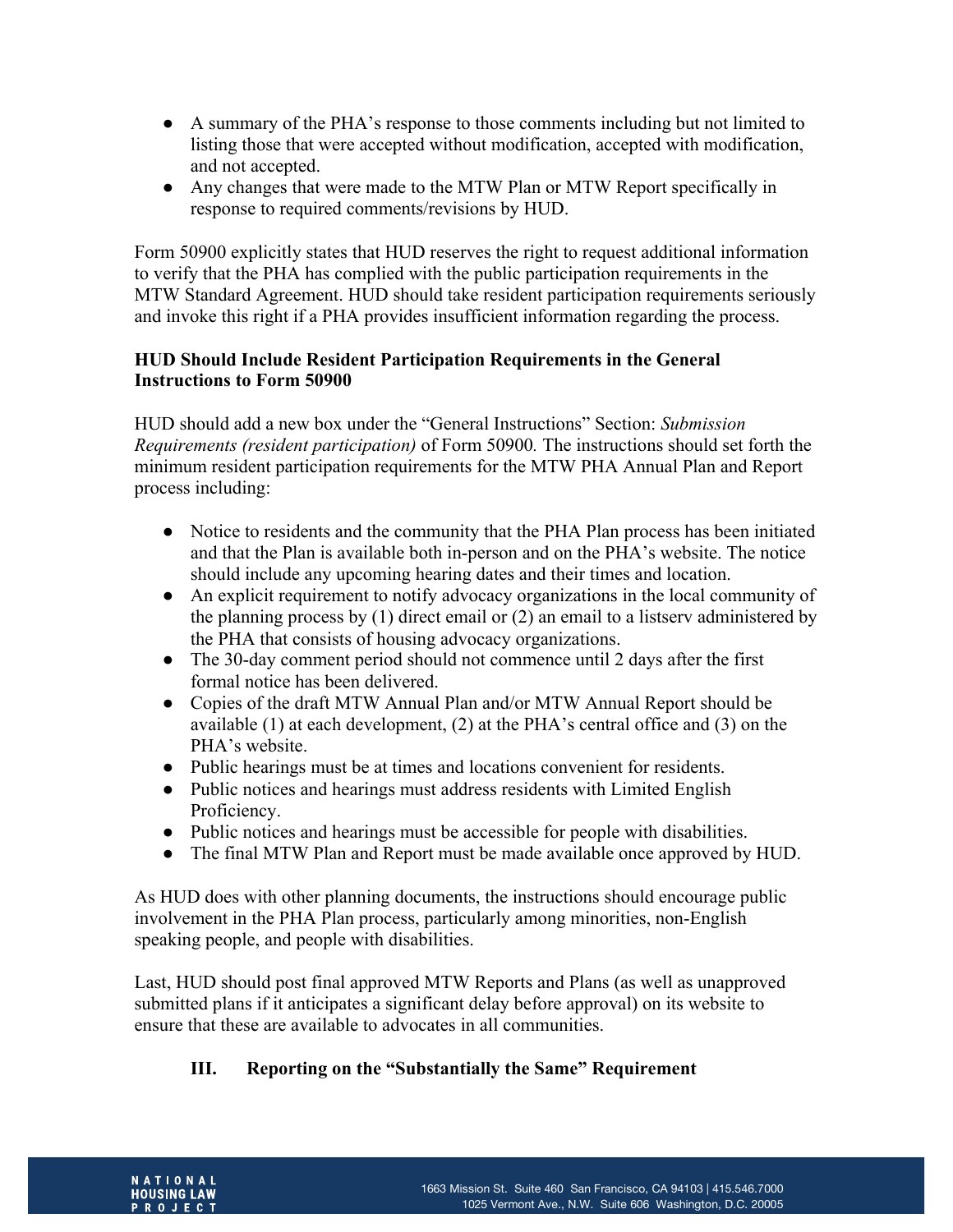Advocates report that it has been extremely difficult to determine whether PHAs are meeting the requirement to assist substantially the same total number of eligible lowincome families as would have been served without single-fund flexibility. Although the updated Form 50900 goes some of the way to improving this situation by specifying which units count as assisted and by making clear that only families that receive substantial ongoing MTW-funded housing assistance should be counted, more changes are needed.

**HUD should add a required chart to Section (II) B. of the MTW Report that would reflect whether the PHA served substantially the same number of families with MTW flexibility.** The chart would require PHAs to calculate and report how many families they would be able to assist absent MTW status with the funding they receive for both the voucher and public housing programs, assuming a reasonable public housing occupancy rate and per-voucher subsidy cost. This would provide a baseline for analysis regarding the number of households that would have been served had the funds not been combined. The PHA should then be required to compare the baseline with the number of families actually assisted to determine whether it served substantially the same number of families. HUD should also establish a quantitative standard for "substantially the same" (for example, a difference of less than 5 percent) so that agencies can make their certifications in a consistent manner.

In addition, in their reports of number of families assisted, agencies should be required to identify which specific "local, non-traditional" tenant-based, property-based, or homeownership program families are assisted through, and they should be required to report the actual number of families assisted for all types of assistance rather than estimates.

#### **HUD should also revise Section** *(II) D. i. 75% of Families Assisted are Very low Income* **to reflect additional data that would help HUD and advocates determine whether the PHA is meeting the "substantially the same" requirement.** HUD should:

- Restore the historical data previously required in Form 50900 that shows income levels of participants for previous years.
- Require PHAs to report the income of families broken down by public housing and the voucher program.
- Require PHAs to report on the income of families broken down by bedroom size.

HUD should also require PHAs to include in their report data on the incomes of families assisted through public housing and vouchers (not just local non-traditional programs) so that these data are available to the public — or alternatively HUD should extract these data for MTW agencies from its databases and make them available online in an easily accessible format. This would provide HUD and local stakeholders the data to analyze not only whether the PHA is serving the same number of families, but also the same types of families that would otherwise be served by the PHA, absent MTW status.

# **IV. Reporting Requirements for Housing Choice Vouchers**

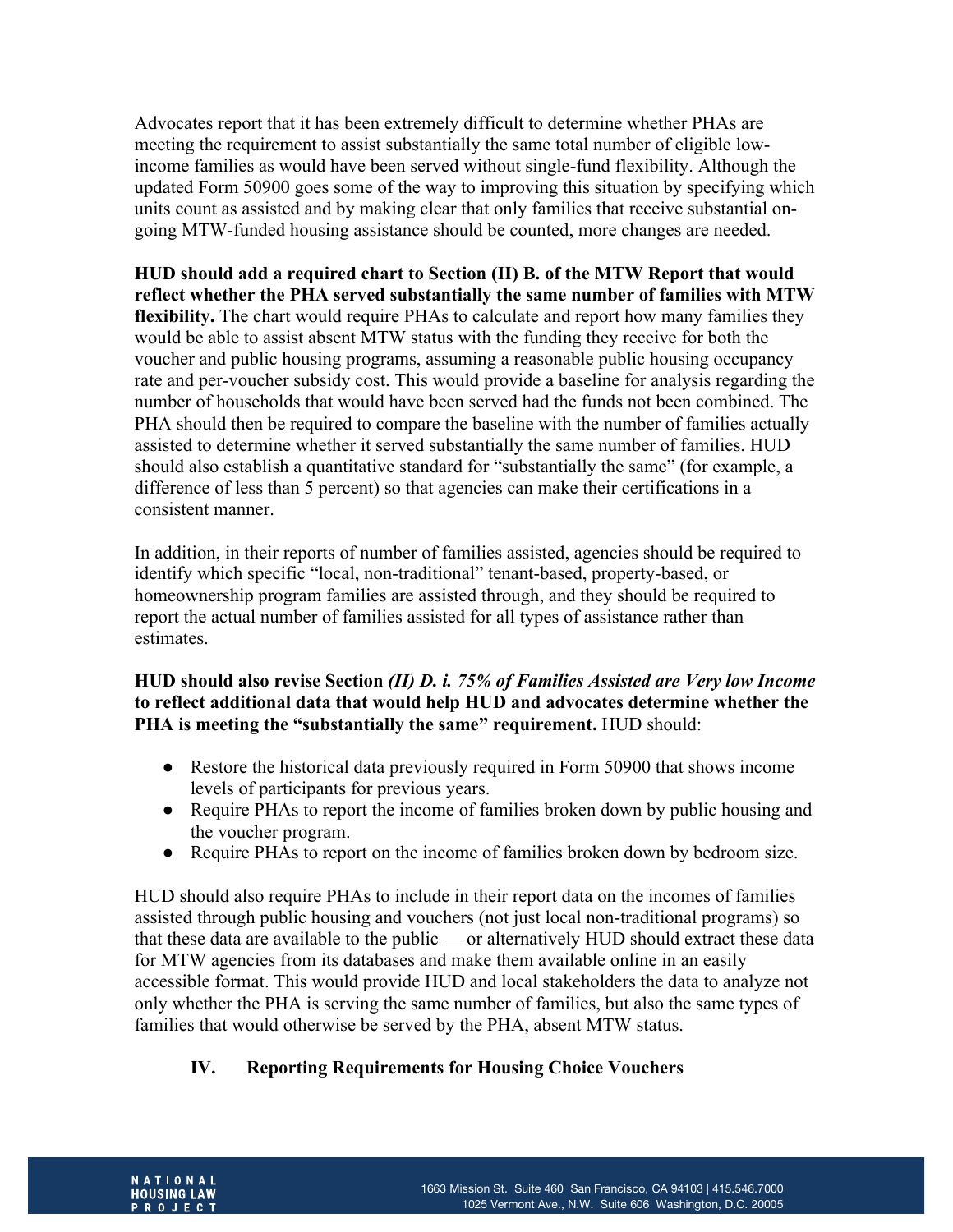MTW PHAs should be required to report additional information about their voucher programs. **HUD should add an additional chart to Section** *(II) A. Housing Stock Information* **that would require PHAs to report on:**

- Voucher utilization rates
- Voucher success rates by month
- Average time for a voucher family to lease up
- Average cost per voucher

Requiring this information will make it easier for tenants and advocates to analyze MTW voucher activities and provide meaningful insight into the programs created as a result of single-fund flexibility.

#### **V. Information and Data Related to Fair Housing Reporting**

**HUD should reinstate and expand upon the fair housing information required in Section** *(I) C. Introduction* **in the August 2016 draft of Form 50900, while also collecting fair housing information in other relevant sections of the Annual MTW Report.** MTW agencies are required to Affirmatively Further Fair Housing (AFFH),<sup>7</sup> and agencies must certify compliance with AFFH obligations in the Certification of Compliance. $8$  As part of their AFFH obligations, PHAs, including MTW agencies, must develop and submit an Assessment of Fair Housing (AFH) consistent with HUD's 2015 Affirmatively Furthering Fair Housing regulation.<sup>9</sup> The AFFH regulation states that in order to "implement goals and priorities in an AFH, strategies and actions shall be included in program participants' consolidated plans, Annual Action Plans, and PHA Plans (including any plans incorporated therein), and need not be reflected in their AFH."<sup>10</sup> Because MTW PHAs must complete an AFH, in order for the MTW PHA's goals and priorities to be appropriately implemented, this requirement should also apply to the Annual MTW Report.<sup>11</sup> As PHAs do not have to include strategies and actions implementing goals and priorities in the AFH itself, subsequent planning documents are crucial in the execution of these strategies and actions. The August 2016 version of 50900 requires MTW PHAs to "[p]rovide a statement of the MTW PHA's strategies and actions

AFH applies to all PHAs, regardless of the HUD program or initiative in which they are participating.").



 <sup>7</sup> *See* 42 U.S.C. § 3608(e)(5); 24 C.F.R. § 5.154(b)(2) (requirement for PHAs to develop and submit an Assessment of Fair Housing); Affirmatively Furthering Fair Housing, Final Rule, 80 Fed. Reg. 42,272, 42,308 (July 16, 2015) ("The duty to affirmatively further fair housing and the requirement to conduct an AFH applies to all PHAs, regardless of the HUD program or initiative in which they are participating."). <sup>8</sup> We note that the AFFH obligation is still referenced in the Certifications of Compliance Section, beginning on page 24 of the recent Form 50900. We also note that paragraph 6 only references the Analysis of Impediments process, but not the Assessment of Fair Housing process.

<sup>9</sup> 24 C.F.R. § 5.154(b)(2) (requirement for PHAs "receiving assistance under sections 8 or 9 of the United

States Housing Act of 1937" to develop and submit an Assessment of Fair Housing).<br><sup>10</sup> 24 C.F.R. § 5.154(d)(5) (also noting that "Strategies and actions must affirmatively further fair housing and may include, but are not limited to, enhancing mobility strategies and encouraging development of new affordable housing in areas of opportunity, as well as place-based strategies to encourage community revitalization, including preservation of existing affordable housing, including HUD-assisted housing."). <sup>11</sup>80 Fed. Reg. at 42,308 ("The duty to affirmatively further fair housing and the requirement to conduct an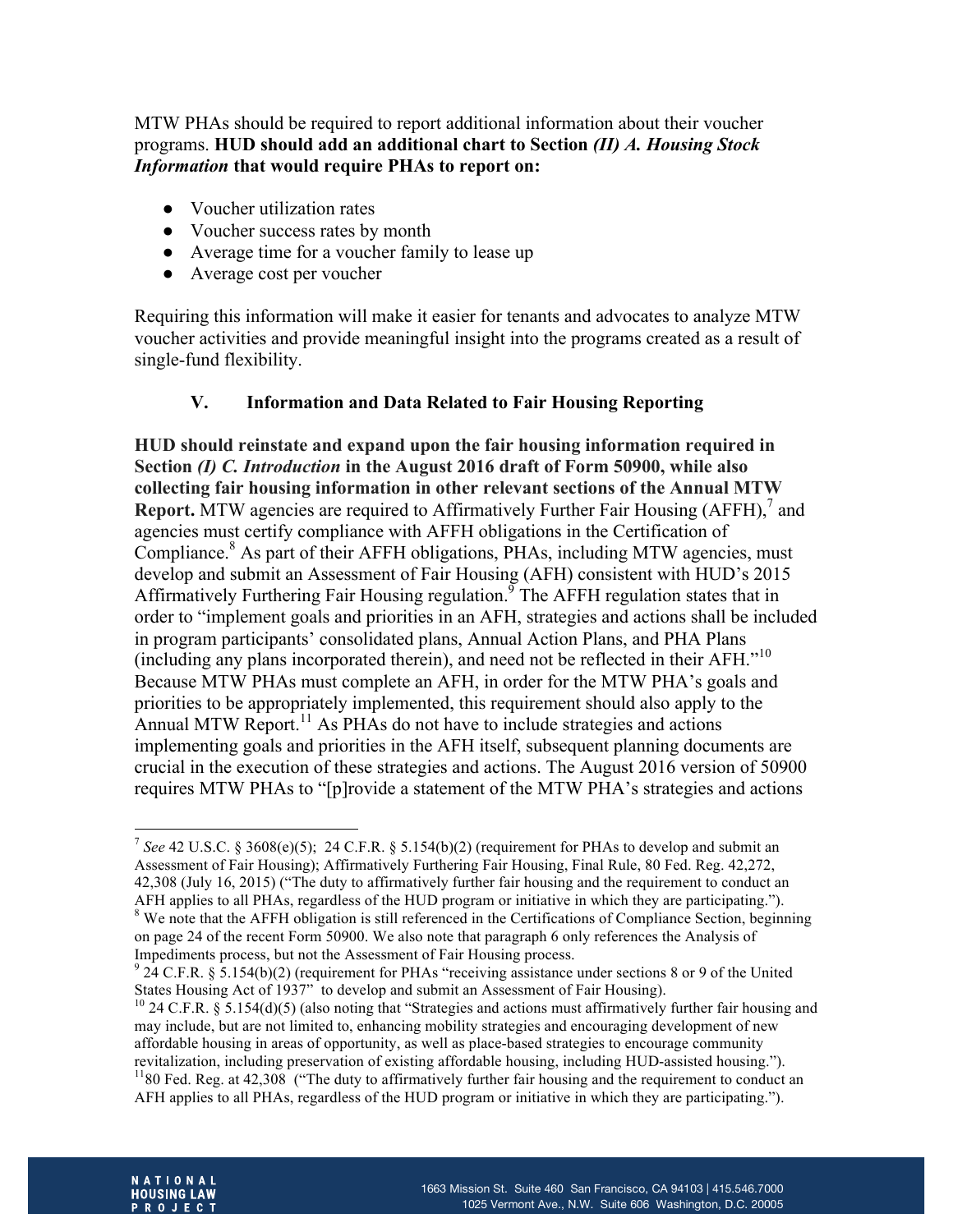to achieve fair housing goals outlined in an approved Assessment of Fair Housing," with space for PHAs to include their fair housing goals, with an explanation of strategies and actions.12 Additionally, the instructions for Section I.C. of the August 2016 version of the form, includes language from 24 C.F.R. § 5.154(d)(5), as well as instructions for PHAs that will not yet have an accepted  $AFH<sup>13</sup>$  Because the Annual MTW Plan assumes the function of the PHA Annual Plan, including a discussion of strategies and actions is necessary to ensure that the MTW PHA is actually following through with its AFH fair housing goals and priorities, with an opportunity for public input. In the August 2016 version of Form 50900, HUD took some positive steps in integrating AFFH information into MTW reporting requirements. Although we recommend a more detailed data collection (as outlined below), the inclusion of a statement describing strategies and actions undertaken to advance fair housing goals included within the PHA's AFH was an important step in the right direction. Including that information would allow tenants, advocates, and the general public to assess PHA progress on their AFH at annual intervals. HUD should reinstate this reporting requirement. At minimum, we urge HUD to include the language from the August 2016 version back in Form 50900.

Form 50900 also presents an opportunity for MTW PHAs to compile and report information (particularly demographic information) that would further facilitate examining the fair housing impacts of PHA policies and practices. The proposed MTW Report form collects no demographics by which to evaluate whether policies and practices undertaken by MTW PHAs are effectively reducing, or in fact perpetuating, residential segregation. The lack of information also makes it more difficult to assess whether policies and practices pursued by the PHA have a disparate impact on protected classes.<sup>14</sup> Such impacts should be measured by numerical data describing demographics (e.g., race/ethnicity, disability, national origin, etc.) of households served separated out by program and by project, and tracked over time. Demographic data on neighborhoods where new assisted housing units are sited, as well as neighborhood demographics and opportunity indicators for all Section 8 voucher families should be collected in this form. This data should also include impacts of loss of units, if any, on protected classes, and the location of replacement housing and locations of relocated families. To assess the impacts of admissions policies and practices, data on the racial and ethnic characteristics of families on the waitlist, and families recently admitted, are also important. All data should be separated by program and by project, and tracked over time.

One of three statutory goals of the MTW demonstration is to increase housing choice for families, but there is no data requested in this collection to demonstrate if this goal is met. The type of data that would be helpful is a comparison of the number, unit size and type of housing (elderly or family, rental or homeownership) by location such as by zip code or census tract and income and racial and ethnic composition of the housing pre-MTW and to



<sup>&</sup>lt;sup>12</sup> August 2016 revision of HUD Form 50900, Section I.C, pg. 6

<sup>13</sup> *Id*. at 2.

<sup>&</sup>lt;sup>14</sup> The Fair Housing Act protected classes include race, color, national origin, disability, religion, sex, and familial status.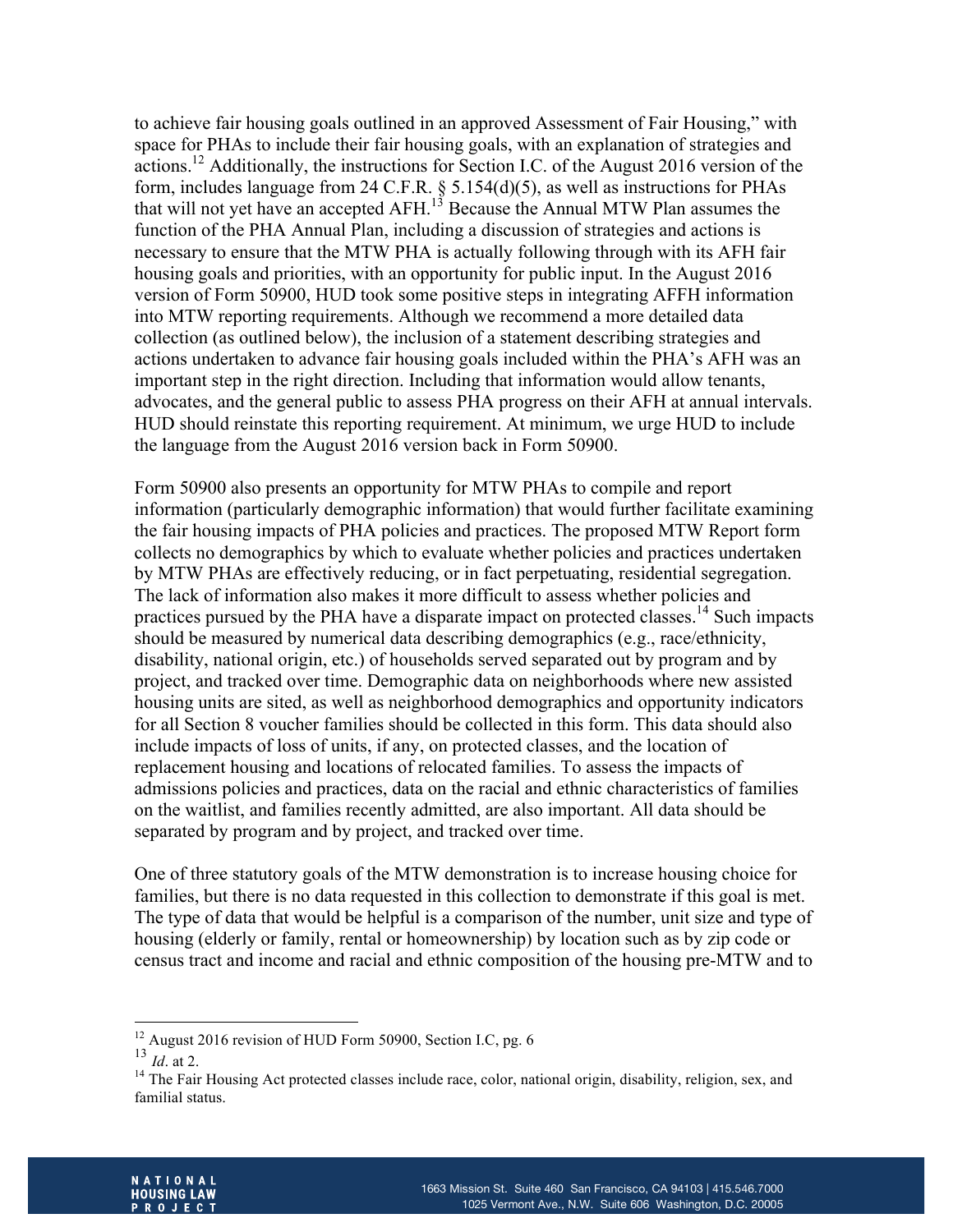date. Similar information should be reported for the location, census tract and household demographics of HCV families.

## **VI. Collect Data about Characteristics of Households on the Waitlist**

**HUD should require PHAs to report additional information in Section** *(II) C. Waiting List Information.* Waitlist data should include metrics describing the income levels and protected-class status of households on each waitlist and the cumulative total for the waitlists of the PHA and any affiliates receiving MTW capital or operating assistance. The data should include applicants' ethnicity, race, income bracket, and, for each of the programs, the bedroom size the applicant needs.

Where there are site-based waitlists maintained by a PHA, it should include these demographics by site. For non-MTW housing authorities, 24 CFR  $\S$  903(b)(2)(v) requires those with site-based waitlists to assess changes in demographics of the housing by race, ethnicity, and disability based on MTCS occupancy data. It also requires the use of testers every three years and requires PHAs to correct problems that arise in the review. MTW sites ought to conduct similar reviews and report similar information as HUD does not have authority under MTW to waive civil rights related statutes, regulations or program requirements.

# **VII. Section 3 Reporting Requirement**

One of the statutory goals of MTW is to promote economic self-sufficiency. PHAs could go a long way toward achieving this goal by fulfilling their Section 3 obligations. <sup>15</sup> *Section (VI) Administrative* **should include a section for reporting on compliance with Section 3.** Alternatively, the Annual Report should include a reference to relevant form HUD 60002 with a copy attached, so that residents and the public will know the outcomes of complying with Section 3. Cross referencing to the form HUD 60002 would also facilitate HUD's enforcement of Section 3.

## **VIII. Reporting Requirements around the Rental Assistance Demonstration (RAD)**

A sizeable portion of the public housing stock in the United States is converting to projectbased vouchers (PBVs) or project-based rental assistance (PBRAs) through the Rental Assistance Demonstration (RAD) program. We submitted extensive comments to the Secretary on the overall implementation of RAD and urged HUD to provide additional oversight of RAD conversions due to the negative impact of RAD on tenants and other ongoing issues. <sup>16</sup> Ongoing monitoring and evaluation is especially important for MTW PHAs that are undergoing RAD given the financial flexibility of MTW and the complicated nature of the public housing disposition.



<sup>&</sup>lt;sup>15</sup> Section 3 of the Housing and Urban Development Act of 1968, as amended, codified at 12 U.S.C. § 1701u.<br><sup>16</sup> See Shamus Roller, National Housing Law Project, "Concerns with the Rental Assistance Demonstration

Program" October 11, 2017.